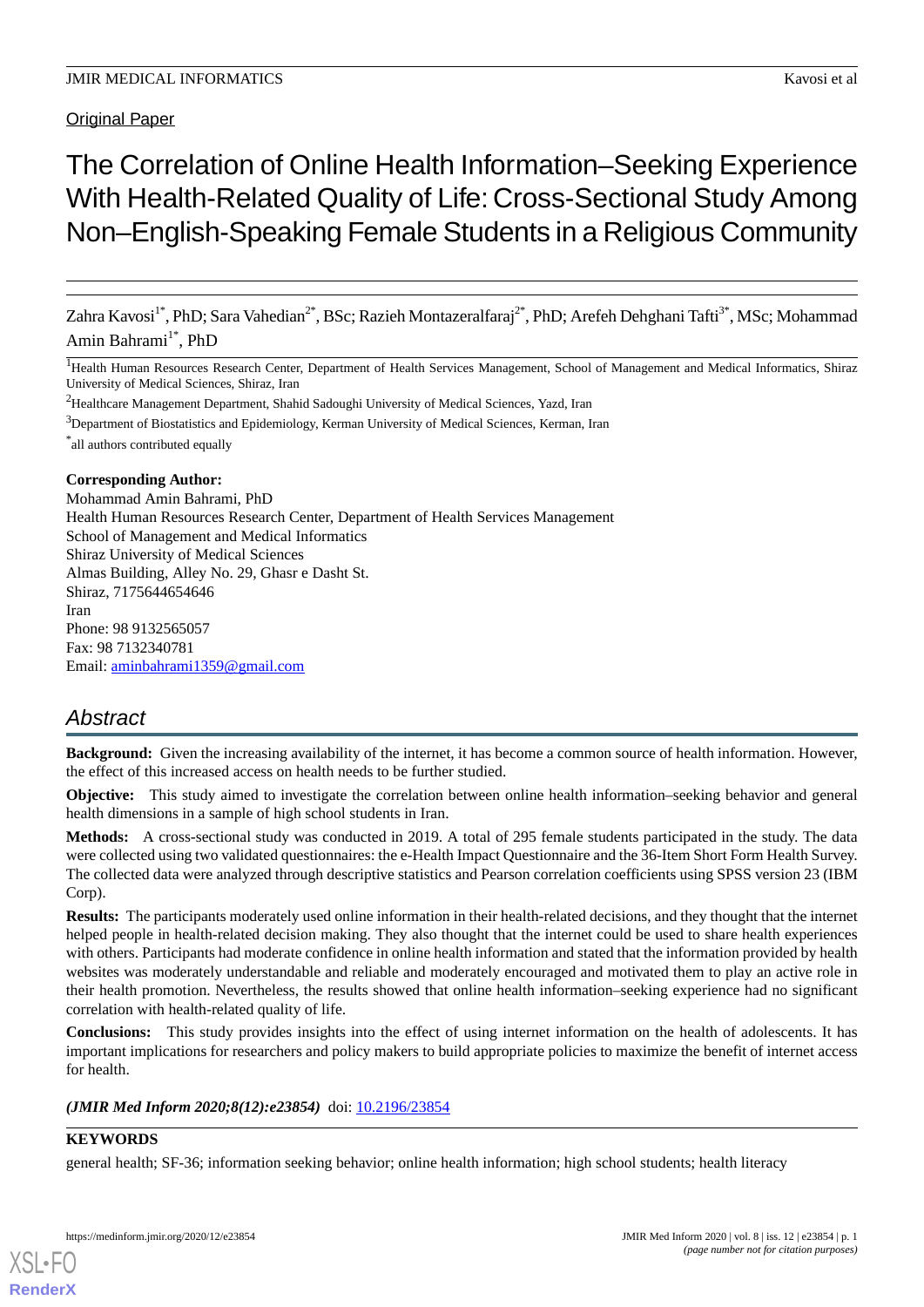# *Introduction*

Adolescence refers to the age range of 10 to 19 years [[1\]](#page-7-0). It is generally supposed that this period is an appropriate time to maintain and promote health and prevent health-related adverse effects in the following decades of life [[2\]](#page-7-1). Despite this potential, adolescents have special needs that are often not well met by health systems [[3\]](#page-7-2). Evidence suggests that many high-risk behaviors that usually begin in adolescence cause an epidemic of noncommunicable diseases in adulthood [\[4](#page-7-3)]; an 18-year prospective study has shown that physical activity in adolescence has a significant effect on one's health in adulthood [[5\]](#page-7-4). Today, adolescents are facing multiple health-threatening factors, various questions on different aspects of health, and more complicated health challenges and problems than their parents did [[6\]](#page-7-5). Studies on adolescent health status highlight the necessity of changing the assumption that adolescents are generally healthy and need less attention [[7\]](#page-7-6). Therefore, the question is where adolescents can receive help or information when faced with such challenges. Family, peers, teachers, health specialists, and online resources are common sources from which adolescents seek information and advice on health challenges [[8\]](#page-7-7).

In general, people choose different ways to find answers to their questions and doubts about health. Health information–seeking behavior refers to seeking and receiving information to reduce uncertainty and doubts and ensure health status [\[9](#page-7-8)]. As Wilson suggests in his model, "information-seeking behaviour arises as a consequence of a need perceived by an information user, who, in order to satisfy that need, makes demands upon formal or informal information sources or services, which result in success or failure to find relevant information" [[10\]](#page-7-9).

Similar to most fields, health information seeking has changed from traditional practices such as referring to books and magazines and even direct expert advice to new methods such as the use of the internet and social networks. Online resources play an important role in providing health information, and young people are increasingly using online information in various domains. In their systematic review, Park and Kwon (2018) showed that adolescents used the internet widely in different countries [[11\]](#page-7-10).

According to another systematic review, 81% (21/26) of the studies indicated that more than 50% of their samples used the internet to obtain health information [\[12](#page-7-11)]. Studies show that adolescents use the internet to find answers to their wide range of health-related questions; on the other hand, they doubt the comprehensibility and validity of online information [\[12](#page-7-11)-[14\]](#page-7-12).

Johnson et al (2015) found that youth with lower mental quality of life used the internet more to gain health information [[14\]](#page-7-12). Besides, studies have shown that adolescents with more health risk factors and those with worse health status, higher health literacy, and a chronic disease are more likely to use the internet to search for health information [[15\]](#page-7-13). In this regard, a question that has remained as a main concern is whether adolescents have sufficient ability to effectively search for, evaluate, and use online health information in a way that promotes their health [[16](#page-7-14)[,17](#page-7-15)]. Thus, the adolescents' ability to access health

 $XS$  • FC **[RenderX](http://www.renderx.com/)** information online can be described as a double-edged sword that may have a positive or negative impact on their health.

According to the 2016 census in Iran, adolescents make up 8% of the country's population of 12 million, half of whom are girls [[18\]](#page-7-16). Iran has one of the highest rates of internet access in its region [\[19](#page-7-17)]. Since a high percentage of the Iranian population is composed of adolescents and youths, and due to the cultural and religious contexts of the country, some of the challenges that adolescents face are not disclosed to their parents or professionals. Therefore, the internet seems to provide an opportunity through which they can seek answers to their health-related questions. Hence, this study aimed to investigate the relationship between online health information–seeking behavior and general health status on a sample of high school girls in Iran. We were particularly interested in studying the online health information–seeking behavior and its correlations with health outcomes among female students for several reasons. First, according to statistics from the Ministry of Education, girls make up half of all Iranian students [\[20](#page-7-18)]. Second, adolescence is a critical period of life regarding health, especially for health-promoting behaviors. Statistics show that one fifth of the world's population is between the ages of 10 and 19 years, and 85% of them live in developing countries. Promoting adolescents' health is one of the national development goals, and satisfying the health needs of this population is among the top priorities of health systems around the world. Changing adolescents' health-related behaviors and their lifestyles requires providing them with appropriate and complete health information [\[21](#page-7-19)]. Third, girls play an important role in the health of today's and future society, and investment in improving their health is one of the most important strategies to achieve global health goals [\[18](#page-7-16)]. The fourth reason is that there is a growing body of research that explores the significance of context in health information, demonstrating that gender is a determinant of information-seeking behavior. Many authors agree that health information seeking is influenced by gender [[22\]](#page-7-20). In a study by Rowley et al (2016), they confirmed gender as a factor influencing the process of health information seeking and evaluation [\[23](#page-7-21)]. In addition, some other studies have reported important gender differences in health information–seeking behavior [\[22](#page-7-20)-[26\]](#page-8-0). Therefore, it is crucial for societies to help female students to maintain and promote their health, which was the aim of this study as well.

# *Methods*

#### **Overview**

This cross-sectional questionnaire study was conducted in 2019. A total of 295 female high school students in Ardekan city, Yazd province, who had access to the internet and the experience of health information seeking participated in the study. All participants provided informed consent to participate in the study and were assured that their personal information would be kept confidential. The parents of the students were made aware of the participation of their children in the study and had the opportunity to not let their children participate in the study. The school principal and students' teachers approved the study. All the study procedures were conducted in accordance with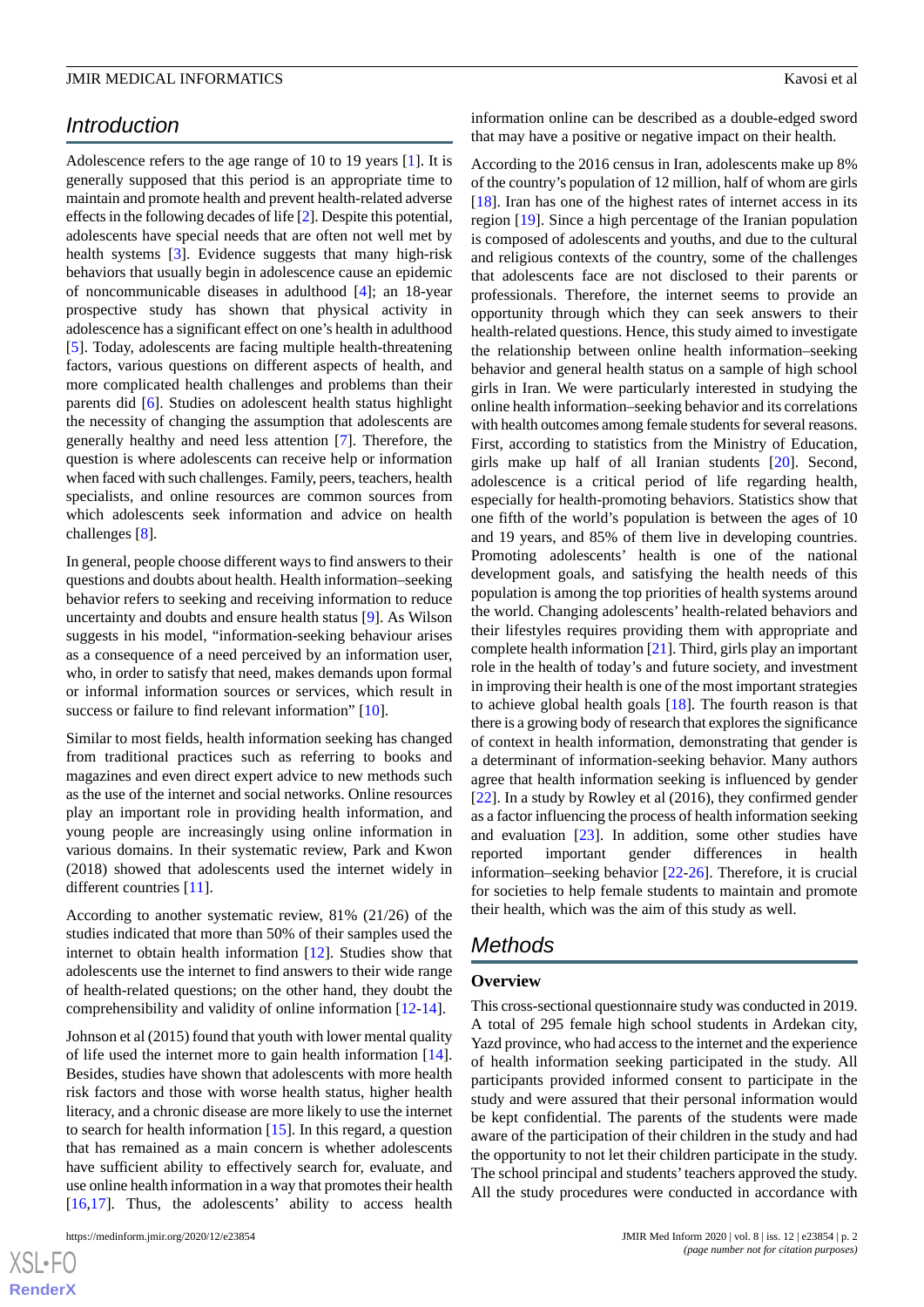the ethical standards of the Declaration of Helsinki. In addition, the ethics committee of Shahid Sadoughi University of Medical Sciences approved the study (approval code: IR.SSU.SPH.REC.1399.023). Questionnaires were completed in class, and any students who were absent on the testing days had the opportunity to participate in the study on the following days. All the data were gathered using two validated questionnaires: the e-Health Impact Questionnaire (eHIQ) and the 36-Item Short Form Health Survey (SF-36).

## **eHIQ**

The eHIQ was used to measure the online health information–seeking behavior of participants. The eHIQ, developed by Kelly et al in 2015 as an instrument to measure the potential consequences of using websites containing different types of material across a range of health conditions, is a 2-part instrument with 37 items. eHIQ-Part 1 consists of 11 items related to general views of using the internet in relation to health. These 11 items have been grouped into 2 subscales named "Attitudes towards online health information" (5 items) and "Attitudes towards sharing health experiences online" (6 items). eHIQ-Part 2 consists of 26 items related to the consequences of using specific health-related online sources. The 26 items have also been grouped into 3 subscales: "Confidence and identification" (9 items), "Information and presentation" (8 items), and "Understanding and motivation" (9 items). In our study, the participants were asked to respond to the 26 items of eHIQ-Part 2 regarding the online sources from which they have sought information in recent months. In addition, the participants were asked to score all items from both parts on a 5-point scale ranging from 1 ("never") to 5 ("always"). We used a standard "forward-backward" procedure to translate the eHIQ from English into Persian. To demonstrate the content validity, we used the content validity ratio to quantify the extent of the experts' agreement. The reliability of the translated version of the eHIQ was confirmed using the Cronbach alpha coefficient, which was calculated as 0.89 for the total scale and 0.81, 0.87, 0.94, 0.83, and 0.91 for "Attitudes towards online health

information," "Attitudes towards sharing health experiences online," "Confidence and identification," "Information and presentation," and "Understanding and motivation," respectively.

## **SF-36**

The SF-36 is a popular instrument for assessing the health-related quality of life. The SF-36 has 36 items, which measure 8 subscales (ie, vitality, physical functioning, bodily pain, general health perceptions, physical role functioning, emotional role functioning, social role functioning, and mental health). These 8 subscales of SF-36 are grouped into two distinct dimensions, namely a physical dimension represented by the physical component summary (PCS), which is the sum of physical functioning, bodily pain, general health perceptions, and physical role functioning, and a mental dimension represented by the mental component summary (MCS), which is the sum of vitality, emotional role functioning, social role functioning, and mental health. After completing the questionnaire, each scale is directly transformed into a 0-100 score on the assumption that each question carries equal weight. The lower the score, the greater the disability; the higher the score, the less the disability (ie, a score of 0 is equivalent to maximum disability and a score of 100 is equivalent to no disability). In this study, we used the Persian version of the SF-36, which had been validated by Montazeri et al (2005) [\[27](#page-8-1)]. In addition, we used the original scoring system. The collected data were analyzed through descriptive statistics (including means and standard deviations) and Pearson correlation coefficients, using SPSS version 23 (IBM Corp).

# *Results*

Of the participants, 16 students were married, and the rest were single. All of them had access to the internet at their home and the experience of seeking health information in recent months before the study. Demographic characteristics of the participants are presented in [Table 1.](#page-3-0)

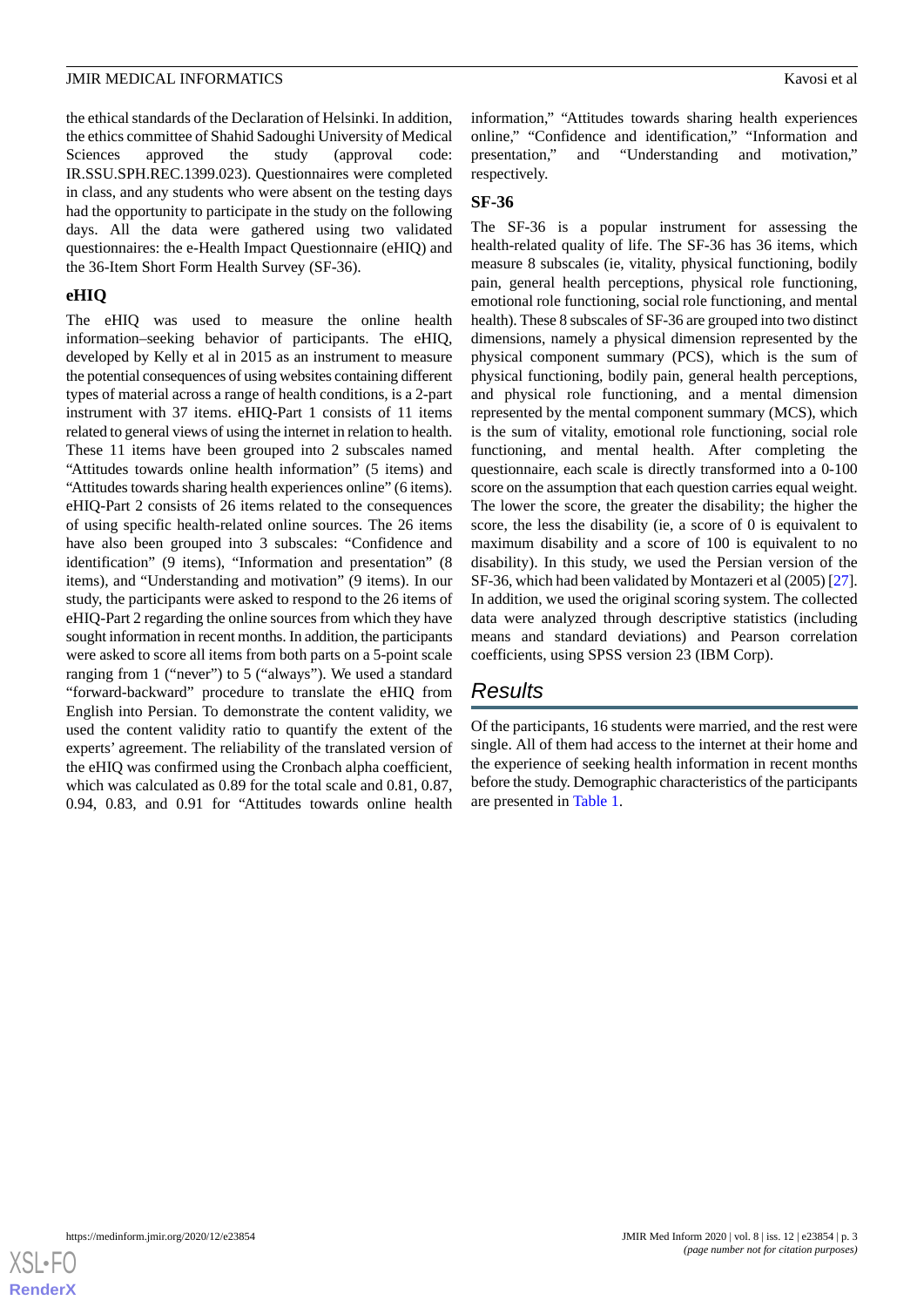<span id="page-3-0"></span>Table 1. Demographic characteristics of the participants (N=295).

| Variable                          | $n$ $(\%)$ |  |
|-----------------------------------|------------|--|
| <b>Marital status</b>             |            |  |
| Single                            | 279 (94.6) |  |
| Married                           | 16(5.4)    |  |
| <b>Religion</b>                   |            |  |
| Muslim                            | 279 (94.6) |  |
| Not available                     | 16(5.4)    |  |
| <b>Education level of parents</b> |            |  |
| <b>High school</b>                |            |  |
| Fathers                           | 104(35.3)  |  |
| Mothers                           | 116 (39.3) |  |
| Diploma and associate degree      |            |  |
| Fathers                           | 122(41.4)  |  |
| Mothers                           | 108(36.6)  |  |
| <b>Bachelor</b> and higher        |            |  |
| Fathers                           | 69 (23.4)  |  |
| Mothers                           | 71 (24.1)  |  |

The findings regarding information-seeking behavior of the participants are presented in [Table 2](#page-3-1), showing that the participants have moderate scores on all subscales of eHIQ-Part 1 and Part 2. In this study, mean scores between 1 and 2.33, between 2.34 and 3.66, and higher than 3.66 were defined as low, moderate, and high levels, respectively. The moderate scores obtained by the participants in the 2 subscales of eHIQ-Part 1 indicated that the participants had used the internet moderately in their health-related decisions and thought that internet could be moderately useful to help people in their health-related decision making. They also thought that internet was a moderately good channel to share the health experiences and communicate with some people with the same health problems. In addition, the moderate score of participants

regarding confidence and identification revealed that they did not have a sense of solidarity with other internet users in their information-seeking journey; the internet did not give them a sense of confidence to explain their health issues to others, and they thought that online searching did not help them to better manage their health-related conditions. Therefore, they did not highly value the online health information. The moderate scores of the participants regarding the last 2 subscales of eHIQ-Part 2, "Information and presentation" and "Understanding and motivation," showed that the information provided by health websites had been moderately understandable and reliable for the participants and moderately encouraged and motivated them to play an active role in their health promotion.

<span id="page-3-1"></span>**Table 2.** Mean scores for online health information–seeking behavior of the students.

| Item<br>Mean score (SD)                             |            |
|-----------------------------------------------------|------------|
| eHIQ-Part 1                                         |            |
| Attitudes towards online health information         | 2.46(0.80) |
| Attitudes towards sharing health experiences online | 2.77(0.90) |
| eHIQ-Part 2                                         |            |
| Confidence and identification                       | 2.52(0.77) |
| Information and presentation                        | 2.90(0.79) |
| Understanding and motivation                        | 2.90(0.88) |
| eHIO (total)                                        | 2.71(0.71) |

The descriptive results regarding the students' health statuses on the SF-36 subscales are presented in [Table 3.](#page-4-0) As shown in this table, the participants had moderate to good scores on the

SF-36 subscales. They obtained the highest and lowest scores in physical functioning and emotional role functioning, respectively.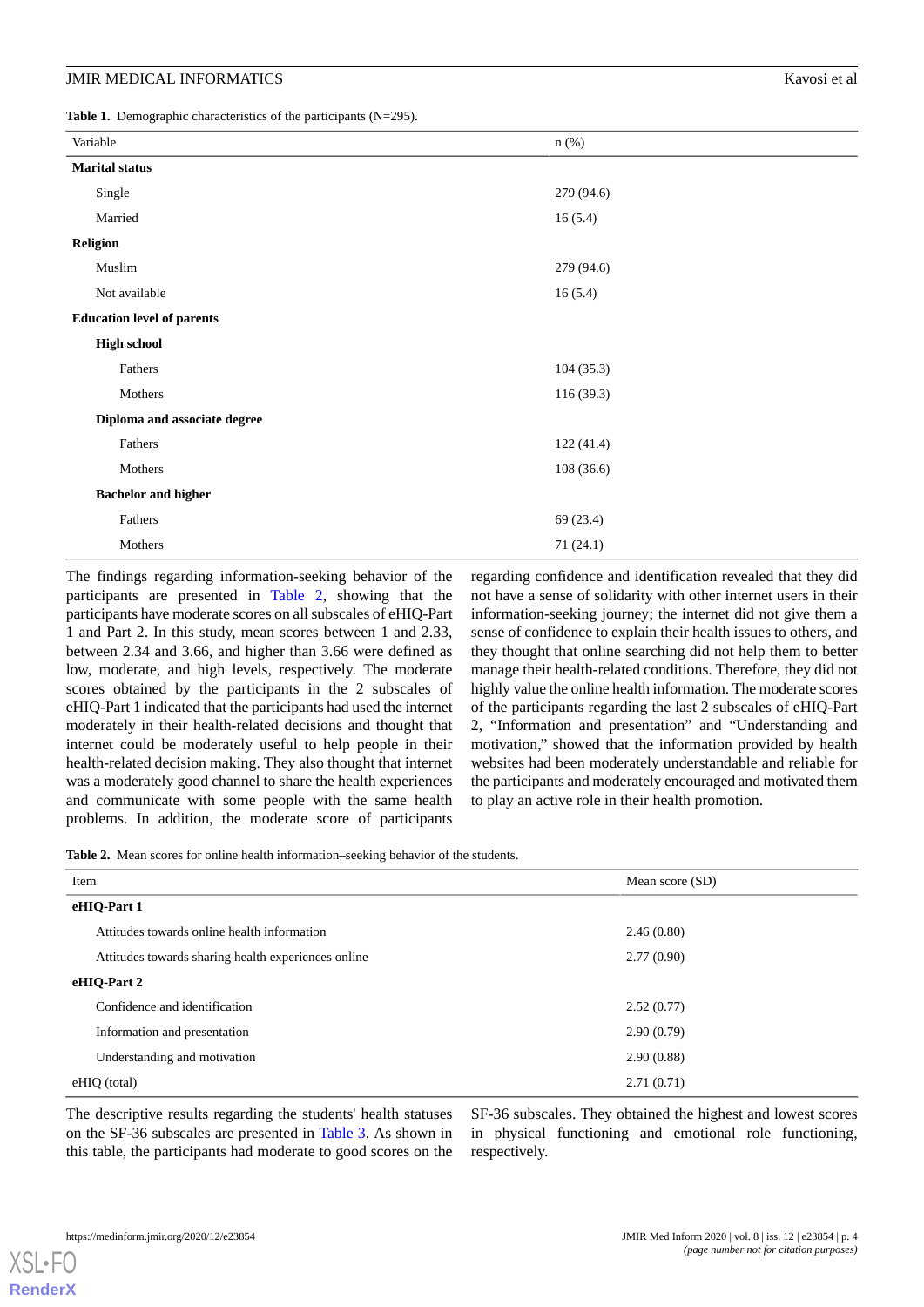<span id="page-4-0"></span>**Table 3.** SF-36 scores of the students.

| Item                       | Mean score $(SD)$ |
|----------------------------|-------------------|
| Physical functioning       | 83.67 (15.00)     |
| Physical role functioning  | 75.94 (26.65)     |
| Bodily pain                | 71.84 (23.27)     |
| General health perception  | 63.31 (19.53)     |
| Emotional role functioning | 56.01 (38.58)     |
| Vitality                   | 75.94 (26.65)     |
| Social role functioning    | 70.25 (25.34)     |
| Mental health              | 65.29 (22.54)     |
| Physical component summary | 72.90 (16.20)     |
| Mental component summary   | 63.19 (22.26)     |

The correlation coefficients of online health information–seeking behavior and its subscales with the main SF-36 subscales are presented in [Table 4.](#page-4-1) Based on the findings presented in this table, eHIQ and its subscales showed no statistical correlation with SF-36 subscales. These findings suggest that seeking health

information through online sources does not improve health-related quality of life. This could have several explanations. In the Discussion section, these explanations are discussed and suggestions are provided.

<span id="page-4-1"></span>**Table 4.** Correlations of online health information–seeking subscales with health status.

| Item                                                | <b>PCS</b> |           | <b>MCS</b> |           |
|-----------------------------------------------------|------------|-----------|------------|-----------|
|                                                     | r          | $P$ value | r          | $P$ value |
| Attitudes towards online health information         | 0.04       | .51       | 0.04       | .55       |
| Attitudes towards sharing health experiences online | 0.05       | .42       | 0.04       | .50       |
| Confidence and identification                       | 0.02       | .69       | 0.02       | .67       |
| Information and presentation                        | 0.05       | .38       | 0.05       | .41       |
| Understanding and motivation                        | 0.03       | .65       | 0.01       | .84       |
| eHIQ (total)                                        | 0.04       | .46       | 0.04       | .53       |

# *Discussion*

#### **Principal Findings**

This study aimed to examine the correlation of online health information–seeking behavior with health-related quality of life in a sample of Iranian female students. Results showed that the participants used online information moderately in their health-related decisions and thought that the internet helped people in health-related decision making and could be used to share health experiences with others. Participants had a moderate amount of confidence in online health information. They stated that the information provided by health websites was moderately understandable and reliable, and it moderately encouraged them to play an active role in their health promotion.

Use of the internet to access health information has increased in recent years for reasons such as accessibility, high volume of information disseminated, confidentiality, low cost, multimedia capabilities, and the ability to interact and gain support [\[19](#page-7-17),[21](#page-7-19)[,28](#page-8-2)]. Reports indicate that adolescents are increasingly spending their time on using the internet. Using the internet is part of young people's daily activities, and they acquire and enhance many life skills, including health management, through online information [[28\]](#page-8-2).

 $X$ SL•F $O$ **[RenderX](http://www.renderx.com/)** A US national survey has found that 75.0% (907/1209) of online teens search health information [[29\]](#page-8-3). A study in the United States has also reported that 98.0% (200/204) of youth 12 years and older use online resources to search for health information [[30\]](#page-8-4). Another survey at two US educational institutes [\[31](#page-8-5)], a study at three Ghanaian universities [[28\]](#page-8-2), a study involving international students in East Asia [[32\]](#page-8-6), and a study at six colleges in Oman have reported similar results [[33\]](#page-8-7). Therefore, although internet access is still limited in some countries [\[34](#page-8-8)[,35](#page-8-9)], it seems that the internet is increasingly becoming one of the main information sources in the majority of countries.

In Iran, as in other countries, using the internet for health-related purposes has increased in recent years. A survey of adolescents in Shiraz, Iran, has shown that the internet is among the top sources of the respondents' health information, with 88% (352/400) using the internet to find a kind of health information [[36\]](#page-8-10). Two other studies in Tehran high schools have reported similar rates [[37,](#page-8-11)[38\]](#page-8-12). Another study on students aged 15-18 years from different schools in Isfahan [[21\]](#page-7-19), a study involving 430 students from Gonabad University [[39\]](#page-8-13), two other studies at Gorgan and Kermanshah universities [[40,](#page-8-14)[41\]](#page-8-15), and two other studies at Tabriz University and Tehran University of Medical Sciences have reported similar results [\[19](#page-7-17),[42\]](#page-8-16).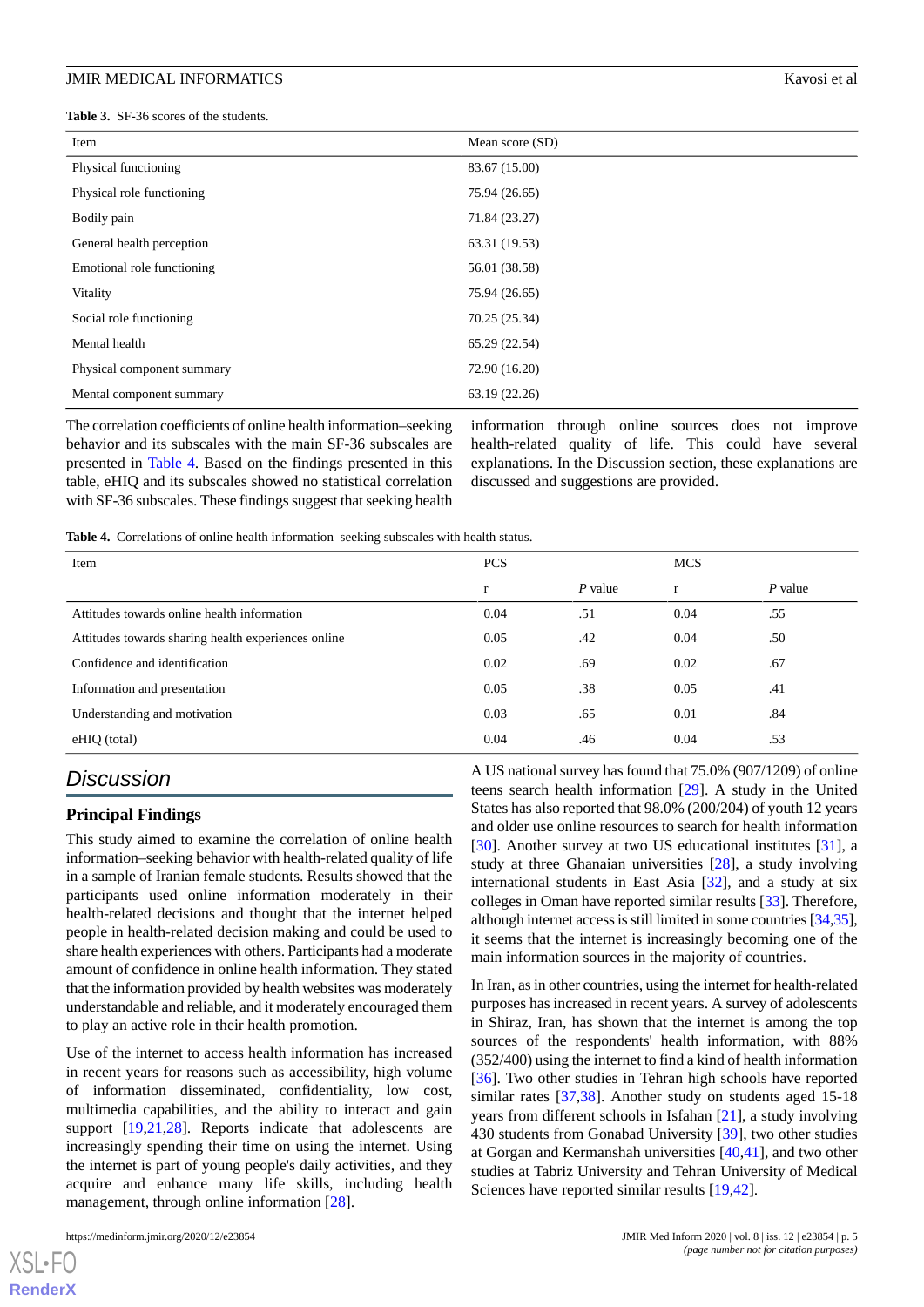Overall, it seems that use of the internet as a source of health information is expanding; however, the review of the literature shows that searching for online health information is correlated with some variables such as age, gender, education level, skills and experience with internet use, health status, and availability and reliability of sources [[1](#page-7-0),[31](#page-8-5),[43\]](#page-8-17).

Adolescents often seek health information with different objectives and motives [[36,](#page-8-10)[40](#page-8-14),[42\]](#page-8-16), and they typically seek information related to a variety of health subjects such as healthy eating, physical activity, exercise, weight control, risks and complications of disease treatments, sexual and reproductive health, sexual and physical abuse, consumption of alcohol and other substances, tobacco use, mental health, accidents and injuries, health care providers, and support groups [[21](#page-7-19)[,29](#page-8-3),[31](#page-8-5)[,34](#page-8-8),[42\]](#page-8-16).

Due to the increasing use of the internet for health purposes, many studies have been conducted on online health information–seeking behavior in different demographic groups, including students. Most of these studies have examined the sources of health information used by different groups, attitudes towards health information seeking, aims and motivations, types of information sought, and factors related to health information–seeking behavior [[36\]](#page-8-10). However, few studies have examined the actual effect of accessing online health information on health status. In fact, the question of whether online health information–seeking behavior significantly affects health status or not has largely remained unanswered. Therefore, this study aimed to explore the online health experience of Iranian female students and its correlation with their health-related quality of life.

The findings showed that the majority of the participants had good or somewhat good general health status. Numerous studies have been conducted on the general health status of adolescents in Iran; most of them have reported approximately similar findings [[18\]](#page-7-16).

In addition, the descriptive findings of the study regarding online health information–seeking behavior showed that the participants had moderate scores on all subscales of eHIQ.

Regarding attitudes about online health information and sharing them, a similar study that aimed at explaining health information behavior of adolescents in Shiraz has reported that the participants'general attitude toward health information retrieved from the internet is positive. The majority of the participants also trusted in the quality of information and were interested in retrieving health information from the internet twice [[36\]](#page-8-10). Another study at Tabriz University has reported that the internet is considered one of the trustable sources of health information by participants [\[42](#page-8-16)]. At the same time, a study in Isfahan schools has shown that 47.7% (3110/6519) of those who did not use the internet to search for health information reported a lack of trust in the internet information as the main cause of their decision not to be an online health information seeker [\[21](#page-7-19)]. Regarding the sharing of health information, a study in United States has found that although 98.0% (200/204) of the participants were online health information seekers, only 51.5% (105) of them shared their health information and only 25% (51) of them thought that social media could provide usable health

information. This study also reported that women had shared their health information more than men, and adolescents between the ages of 12 and 14 years had shared more than other age groups. People with poor self-reported health and those who thought online sources could help them in accessing health information were also more likely to share their health information [\[30](#page-8-4)]. Another study, which was conducted in India, reported that most of its respondents shared online health information with their friends and family [[44\]](#page-8-18). In summary, based on the available literature, it seems that trust in online health information and interest in sharing it are different across different socioeconomic contexts. The participants of our study also thought that information provided by health websites was moderately understandable. In this regard, many studies have reported poor understandability of internet information as one of the main challenges for online users.

This study was conducted among a non–English-speaking female sample in a developing religious community. The unique features of the research environment may affect the results. Several studies show that contextual factors may affect different aspects of information-seeking behavior. Dankasa (2017) found in a study that geographical location, culture, and religious status may influence the information-seeking behavior of the internet users [[45\]](#page-8-19). Lee and Cho (2011) and Chang and Lee (2001) have also reported the same results [\[46](#page-8-20),[47\]](#page-8-21). Based on the findings of these studies, contextual factors may encourage, determine, or prevent information-seeking behavior [[45\]](#page-8-19). In addition, Lee and Cho (2011) found that social and cultural affiliations of individuals influence the way they choose to exchange information [\[46](#page-8-20)]. Therefore, our findings regarding the attitude toward online information and attitude toward sharing the information could be affected by the specific context of the study. Furthermore, this study was conducted among a sample of female students. Various studies have demonstrated that demographic variables such as gender and age, together with other factors such as income and education level, may influence health information behavior. Among these factors, gender has been widely identified as a factor affecting health information behavior. Accordingly, most studies suggest that being female and younger is associated with more frequent health-related use of the internet, although a few studies have reported contradictory findings [[23](#page-7-21)[,25](#page-8-22),[26](#page-8-0)[,48](#page-9-0)]. The findings of this study can also be discussed based on the participants'native language. Few studies have investigated information-seeking behavior of non–English language speakers or information-seeking behavior using non-native language. Although an increasing number of databases have now been created and made available in other languages, including Persian, English is still the dominant language of online information. Searching in different languages might affect different aspects of information-seeking behavior such as understanding of retrieved information, interpretation, evaluation, and the relevant judgment [\[49](#page-9-1)]. In this regard, some studies have reported differences between information seeking in different languages [[49\]](#page-9-1), while some have not confirmed the same differences [[50\]](#page-9-2). There is no doubt that the users' language skills can affect their information-seeking behavior. In this study, it seems that all the studied subscales of information-seeking behavior include attitude toward online information, attitude toward sharing of information, confidence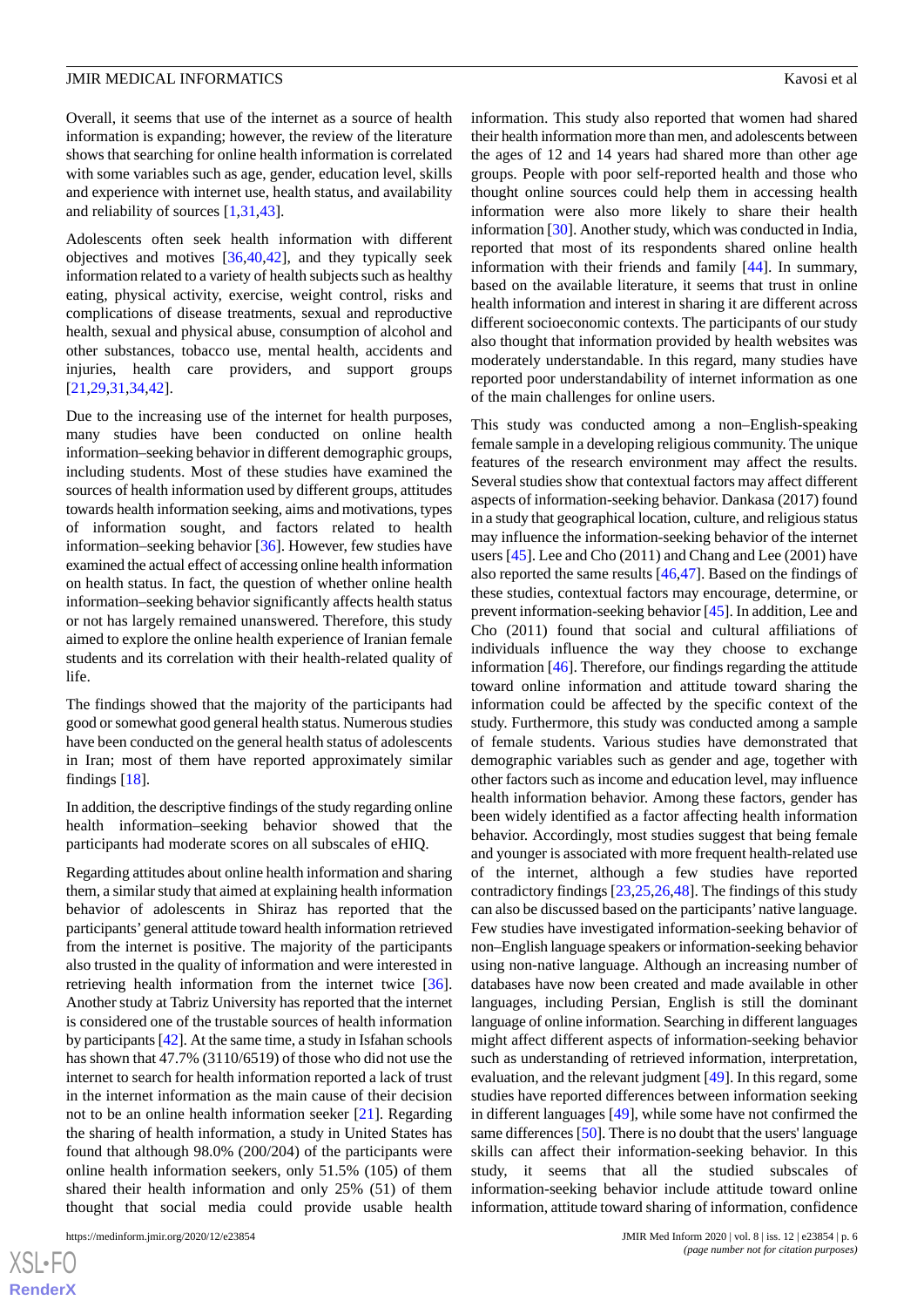and trust, attitude toward the presentation, and understanding of information. It is notable that many studies have identified that the users' attitude has a positive effect on their health information–seeking behavior, similar to the trust they placed in the information [\[23](#page-7-21),[26\]](#page-8-0). Therefore, it should be a priority to improve the attitudes of our participants toward their confidence in online health information.

Statistical tests also showed that different dimensions of online health information–seeking behavior had no significant correlations with health-related quality of life. On this subject, in a survey of 400 school-age adolescents in Shiraz, respondents stated that they believed that the retrieved online health information affected their health status positively [\[36](#page-8-10)]. In another study at Tabriz University, the participants approved of the effects of their online health information seeking on some health-related behaviors [[43\]](#page-8-17). A study among Nigerian students found that only 50% (20/400) of participants consulted with a physician about their health after searching online health information [\[34](#page-8-8)]. A study at three universities in Ghana also reported that 72.4% (315/435) of respondents used retrieved online information as a basis for lifestyle modifications, and 73.6% (320) of the students stated that access to online health information improved or partially improved their health status, while 1.1% (5) said that using the internet had no effect on their overall health [[28\]](#page-8-2).

Overall, it seems that although internet technology has provided a good opportunity to access health information, its practical impact on health status is still controversial. This can have many explanations. Challenges such as the lack of appropriate information, inadequate quality of information, poor health literacy of internet users, insufficient skills in searching for information, lack of trust in online health information sources, and concerns about security and confidentiality reduce the potential of the internet in serving the health of population [[21](#page-7-19)[,29](#page-8-3),[42\]](#page-8-16). The production and dissemination of health misinformation is also a serious concern. Today, a great deal of health misinformation is also produced and published online, which is potentially a threat to public health [[51\]](#page-9-3). Low internet access is also an infrastructure challenge in some parts of the world [\[34](#page-8-8)]. Therefore, it is necessary to formulate and apply improvement strategies to maximize the health benefits of internet. These strategies can be formulated in two levels: supply-side strategies (eg, expanding internet access; providing high-quality, appropriate, and understandable information; monitoring online health content; engaging health professionals in producing evidence-based information; ensuring safety; paying attention to legal issues; and focusing on adolescent health priorities [[21,](#page-7-19)[28](#page-8-2),[34,](#page-8-8)[36](#page-8-10)]) and demand-side strategies (eg, investigating the patterns of use, improving health literacy, training search and information validation skills, and enhancing information behavior [[29](#page-8-3)[,34](#page-8-8),[36](#page-8-10)[,40](#page-8-14)]).

Based on the findings of this study, interventions such as encouraging students to make more use of the internet as a source of health information; expanding their access to reliable online health sources; launching specific students' health websites containing relevant, reliable, and understandable information by health authorities, especially in native language; improving the English language skills of students (since it could be a barrier for most of the participants in searching activities); improving students'internet skills; and familiarizing them with search methods and specialized sources can be prioritized in order to maximize the potential of use of the internet in promoting the students' health. It is also helpful to strengthen the online culture by using social marketing in the school environment. This study has several strengths. Few studies have been conducted in Iran to investigate the correlations between online health information–seeking behavior and the health status of students. In addition, there are few studies investigating the health information–seeking behavior of Persian language speakers. Therefore, the study has implications for research and practice. It contributes to research on health information–seeking behavior as it brings out the association of health information seeking with health outcomes that has not been given much attention in the literature. In addition, the study provides health and information professionals with information needed to make health information understandable, available, and accessible for students. The findings could also be used to develop appropriate interventions to enhance the students' internet skills, so that they can make the best use of internet technology to promote their health. The study, however, has some limitations; first, it used a sample of female students, while some studies have reported gender-based differences in health information–seeking behavior that may affect the generalization of our findings to other population groups. Also, the study was done in a specific geographical, cultural, and religious context, which also makes it difficult to generalize the findings to different contexts. The results described have been extracted from research in a developing country, and it is likely that there are differences between countries.

#### **Conclusion**

Students have a variety of health issues and have an increased demand for health information [[36\]](#page-8-10). In the online era, the landscape of health information has changed, and the internet has increasingly become the main source of health information [[52\]](#page-9-4). As Smith et al have pointed out, the question is no longer whether the internet can be an important source of information or not, but how its potential can be maximized [[29\]](#page-8-3).

Although students' access to online sources has increased substantially, they can only gain the most benefit from this information source by being able to effectively search for, evaluate, and use online information [\[29](#page-8-3)]. Moving forward, various stakeholders, including policymakers, information producers, health professionals, teachers, parents, and students themselves, should play their role well. Our study demonstrated the online health information–seeking behavior of a sample of female students in an Islamic developing country. Findings reported here have implications for communities with the same sociocultural status, although it can have lessons for other communities as well.

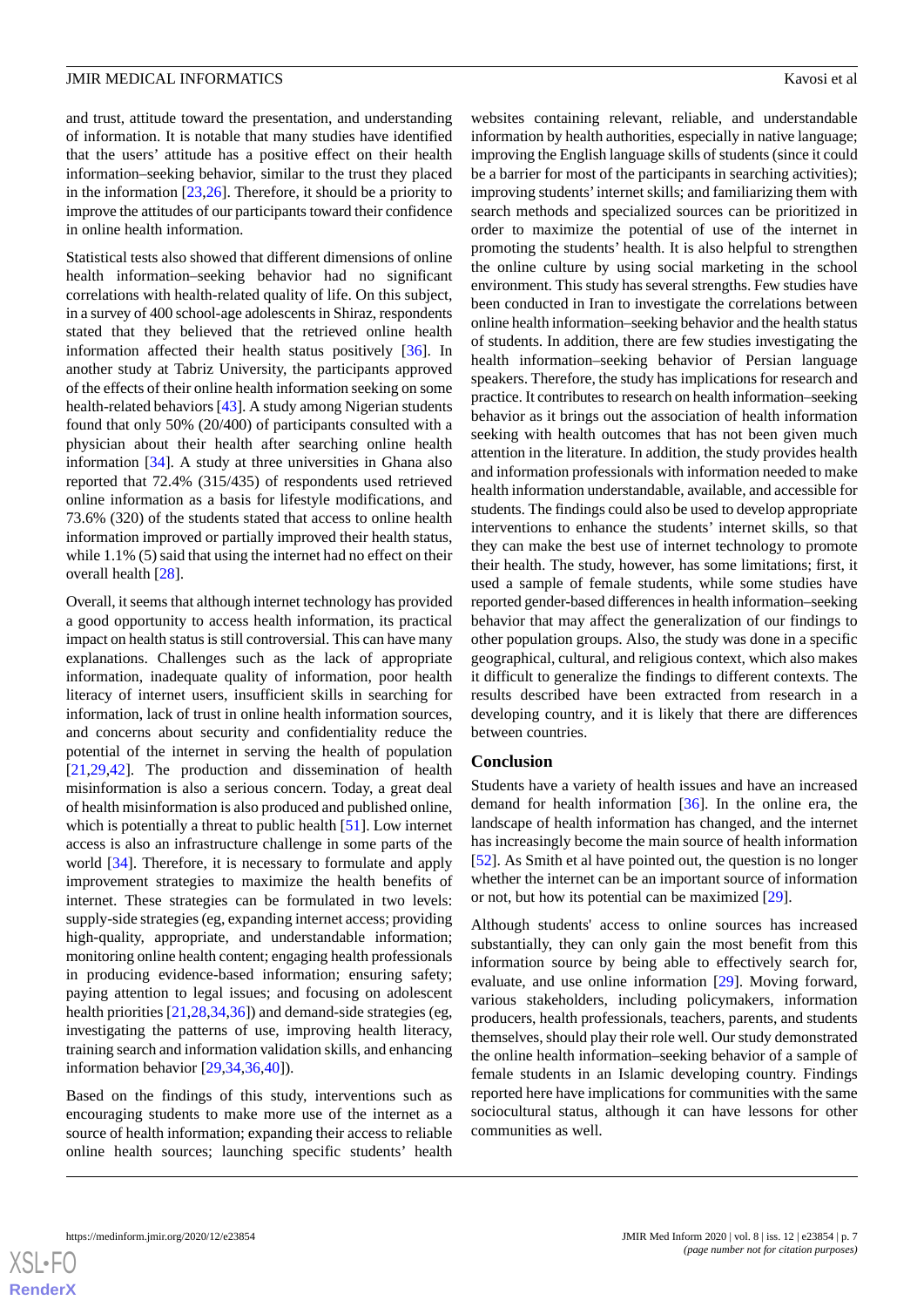# **Acknowledgments**

The authors acknowledge the participants, their parents, and their teachers.

# **Conflicts of Interest**

#### None declared.

# <span id="page-7-0"></span>**References**

- <span id="page-7-1"></span>1. WHO. The second decade: improving adolescent health and development. Geneva: World Health Organization; 2001. URL: [https://apps.who.int/iris/bitstream/handle/10665/64320/WHO\\_FRH\\_ADH\\_98.18\\_Rev.1.pdf](https://apps.who.int/iris/bitstream/handle/10665/64320/WHO_FRH_ADH_98.18_Rev.1.pdf) [accessed 2020-08-19]
- <span id="page-7-2"></span>2. Centers for Disease Control and Prevention. STD Surveillance. 2004. URL: [https://www.cdc.gov/std/stats/archive/](https://www.cdc.gov/std/stats/archive/2004SurveillanceAll.pdf) [2004SurveillanceAll.pdf](https://www.cdc.gov/std/stats/archive/2004SurveillanceAll.pdf) [accessed 2020-11-18]
- <span id="page-7-3"></span>3. Beaglehole R, Bonita R, Horton R, Adams C, Alleyne G, Asaria P, Lancet NCD Action Group, NCD Alliance. Priority actions for the non-communicable disease crisis. Lancet 2011 Apr 23;377(9775):1438-1447. [doi: [10.1016/S0140-6736\(11\)60393-0\]](http://dx.doi.org/10.1016/S0140-6736(11)60393-0) [Medline: [21474174](http://www.ncbi.nlm.nih.gov/entrez/query.fcgi?cmd=Retrieve&db=PubMed&list_uids=21474174&dopt=Abstract)]
- <span id="page-7-4"></span>4. UN. Prevention and control of non-communicable disease. New York, NY: United Nations; 2010. URL: [https://www.](https://www.who.int/westernpacific/activities/preventing-and-controlling-noncommunicable-diseases) [who.int/westernpacific/activities/preventing-and-controlling-noncommunicable-diseases](https://www.who.int/westernpacific/activities/preventing-and-controlling-noncommunicable-diseases) [accessed 2020-07-29]
- <span id="page-7-5"></span>5. World Health Organization. HIV and adolescents: HIV testing and counseling, treatment and care for adolescents living with HIV: policy brief. 2013. URL: <https://apps.who.int/iris/handle/10665/94561> [accessed 2020-07-16]
- <span id="page-7-6"></span>6. Raphael D. Determinants of health of North-American adolescents: evolving definitions, recent findings, and proposed research agenda. J Adolesc Health 1996 Jul;19(1):6-16. [doi: [10.1016/1054-139X\(95\)00233-I\]](http://dx.doi.org/10.1016/1054-139X(95)00233-I) [Medline: [8842855](http://www.ncbi.nlm.nih.gov/entrez/query.fcgi?cmd=Retrieve&db=PubMed&list_uids=8842855&dopt=Abstract)]
- <span id="page-7-8"></span><span id="page-7-7"></span>7. Dick B, Ferguson BJ. Health for the world's adolescents: a second chance in the second decade. J Adolesc Health 2015 Jan;56(1):3-6. [doi: [10.1016/j.jadohealth.2014.10.260\]](http://dx.doi.org/10.1016/j.jadohealth.2014.10.260) [Medline: [25530601](http://www.ncbi.nlm.nih.gov/entrez/query.fcgi?cmd=Retrieve&db=PubMed&list_uids=25530601&dopt=Abstract)]
- <span id="page-7-9"></span>8. Rickwood DJ, Deane FP, Wilson CJ. When and how do young people seek professional help for mental health problems? Med J Aust 2007 Oct 01;187(S7):S35-S39. [doi: [10.5694/j.1326-5377.2007.tb01334.x](http://dx.doi.org/10.5694/j.1326-5377.2007.tb01334.x)] [Medline: [17908023](http://www.ncbi.nlm.nih.gov/entrez/query.fcgi?cmd=Retrieve&db=PubMed&list_uids=17908023&dopt=Abstract)]
- <span id="page-7-10"></span>9. Kitikannakorn N, Sitthiworanan C. Searching for health information on the Internet by undergraduate students in Phitsanulok, Thailand. Int J Adolesc Med Health 2009;21(3):313-318. [doi: [10.1515/ijamh.2009.21.3.313](http://dx.doi.org/10.1515/ijamh.2009.21.3.313)] [Medline: [20014634](http://www.ncbi.nlm.nih.gov/entrez/query.fcgi?cmd=Retrieve&db=PubMed&list_uids=20014634&dopt=Abstract)]
- <span id="page-7-11"></span>10. Wilson T. Models in information behaviour research. J Doc 1999;55(3):249-270 [[FREE Full text](https://www.emerald.com/insight/content/doi/10.1108/EUM0000000007145/full/html)] [doi: [10.1108/EUM0000000007145](http://dx.doi.org/10.1108/EUM0000000007145)]
- 11. Park E, Kwon M. Health-Related Internet Use by Children and Adolescents: Systematic Review. J Med Internet Res 2018 Apr 03;20(4):e120 [\[FREE Full text\]](https://www.jmir.org/2018/4/e120/) [doi: [10.2196/jmir.7731\]](http://dx.doi.org/10.2196/jmir.7731) [Medline: [29615385](http://www.ncbi.nlm.nih.gov/entrez/query.fcgi?cmd=Retrieve&db=PubMed&list_uids=29615385&dopt=Abstract)]
- <span id="page-7-12"></span>12. Henderson E, Keogh E, Rosser B, Eccleston C. Searching the internet for help with pain: adolescent search, coping, and medication behaviour. Br J Health Psychol 2013 Feb;18(1):218-232. [doi: [10.1111/bjhp.12005\]](http://dx.doi.org/10.1111/bjhp.12005) [Medline: [23126577\]](http://www.ncbi.nlm.nih.gov/entrez/query.fcgi?cmd=Retrieve&db=PubMed&list_uids=23126577&dopt=Abstract)
- <span id="page-7-13"></span>13. Selkie EM, Benson M, Moreno M. Adolescents' Views Regarding Uses of Social Networking Websites and Text Messaging for Adolescent Sexual Health Education. Am J Health Educ 2011 Dec;42(4):205-212 [[FREE Full text\]](http://europepmc.org/abstract/MED/22229150) [Medline: [22229150](http://www.ncbi.nlm.nih.gov/entrez/query.fcgi?cmd=Retrieve&db=PubMed&list_uids=22229150&dopt=Abstract)]
- <span id="page-7-14"></span>14. Johnson KR, Fuchs E, Horvath KJ, Scal P. Distressed and looking for help: Internet intervention support for arthritis self-management. J Adolesc Health 2015 Jun;56(6):666-671. [doi: [10.1016/j.jadohealth.2015.02.019](http://dx.doi.org/10.1016/j.jadohealth.2015.02.019)] [Medline: [26003583\]](http://www.ncbi.nlm.nih.gov/entrez/query.fcgi?cmd=Retrieve&db=PubMed&list_uids=26003583&dopt=Abstract)
- <span id="page-7-15"></span>15. Sbaffi L, Zhao C. Modeling the online health information seeking process: Information channel selection among university students. Journal of the Association for Information Science and Technology 2019 Apr 13;71(2):196-207 [[FREE Full text](https://asistdl.onlinelibrary.wiley.com/doi/epdf/10.1002/asi.24230)] [doi: [10.1002/asi.24230\]](http://dx.doi.org/10.1002/asi.24230)
- <span id="page-7-16"></span>16. Wong DK, Cheung M. Online Health Information Seeking and eHealth Literacy Among Patients Attending a Primary Care Clinic in Hong Kong: A Cross-Sectional Survey. J Med Internet Res 2019 Mar 27;21(3):e10831 [\[FREE Full text](http://www.jmir.org/2019/3/e10831/)] [doi: [10.2196/10831\]](http://dx.doi.org/10.2196/10831) [Medline: [30916666\]](http://www.ncbi.nlm.nih.gov/entrez/query.fcgi?cmd=Retrieve&db=PubMed&list_uids=30916666&dopt=Abstract)
- <span id="page-7-17"></span>17. WHO. Health for the world's adolescents: A second chance in the second decade. URL: [https://www.who.int/](https://www.who.int/maternal_child_adolescent/documents/second-decade/en/) [maternal\\_child\\_adolescent/documents/second-decade/en/](https://www.who.int/maternal_child_adolescent/documents/second-decade/en/) [accessed 2020-07-11]
- <span id="page-7-19"></span><span id="page-7-18"></span>18. Arsanjani SA, Javadifar N, Javadnoori M, Haghighi ZM. A Study of Health-Related Quality of Life among Female High Schools Adolescents in Ahvaz in 2014. Journal of Rafsanjan University of Medical Sciences 2016;14(8):643-654 [[FREE](http://journal.rums.ac.ir/article-1-2606-en.html) [Full text\]](http://journal.rums.ac.ir/article-1-2606-en.html)
- <span id="page-7-20"></span>19. Fayaz-bakhsh A, Khajeh KR, Soleymani NM, Rahimi F, Jahangiri L, Heydari S. The Internet Using and Health: Students' Knowledge, Attitude and Lifestyle Related to the Internet. Hakim Research Journal 2011;14(2):96-105 [[FREE Full text](https://www.sid.ir/en/journal/ViewPaper.aspx?id=245633)] 20. Iran Ministry of Education. The students' statistics. URL:<https://www.medu.ir/fa/> [accessed 2020-11-26]
- <span id="page-7-21"></span>21. Esmaeilzadeh S, Ashrafi-Rizi H, Shahrzadi L, Mostafavi F. A survey on adolescent health information seeking behavior related to high-risk behaviors in a selected educational district in Isfahan. PLoS One 2018;13(11):e0206647 [\[FREE Full](https://dx.plos.org/10.1371/journal.pone.0206647) [text](https://dx.plos.org/10.1371/journal.pone.0206647)] [doi: [10.1371/journal.pone.0206647\]](http://dx.doi.org/10.1371/journal.pone.0206647) [Medline: [30403763](http://www.ncbi.nlm.nih.gov/entrez/query.fcgi?cmd=Retrieve&db=PubMed&list_uids=30403763&dopt=Abstract)]
- 22. Hiebert B, Leipert B, Regan S, Burkell J. Rural Men's Health, Health Information Seeking, and Gender Identities: A Conceptual Theoretical Review of the Literature. Am J Mens Health 2018 Jul;12(4):863-876 [[FREE Full text\]](https://journals.sagepub.com/doi/10.1177/1557988316649177?url_ver=Z39.88-2003&rfr_id=ori:rid:crossref.org&rfr_dat=cr_pub%3dpubmed) [doi: [10.1177/1557988316649177\]](http://dx.doi.org/10.1177/1557988316649177) [Medline: [27170674\]](http://www.ncbi.nlm.nih.gov/entrez/query.fcgi?cmd=Retrieve&db=PubMed&list_uids=27170674&dopt=Abstract)
- 23. Roley J, Johnson J, Sbaffi L. Gender as an influencer of online health information?seeking and evaluation behavior. Journal of the Association for Information Science and Technology 2016;68(1):36-47 [[FREE Full text](https://doi.org/10.1002/asi.23597)] [doi: [10.1002/asi.23597](http://dx.doi.org/10.1002/asi.23597)]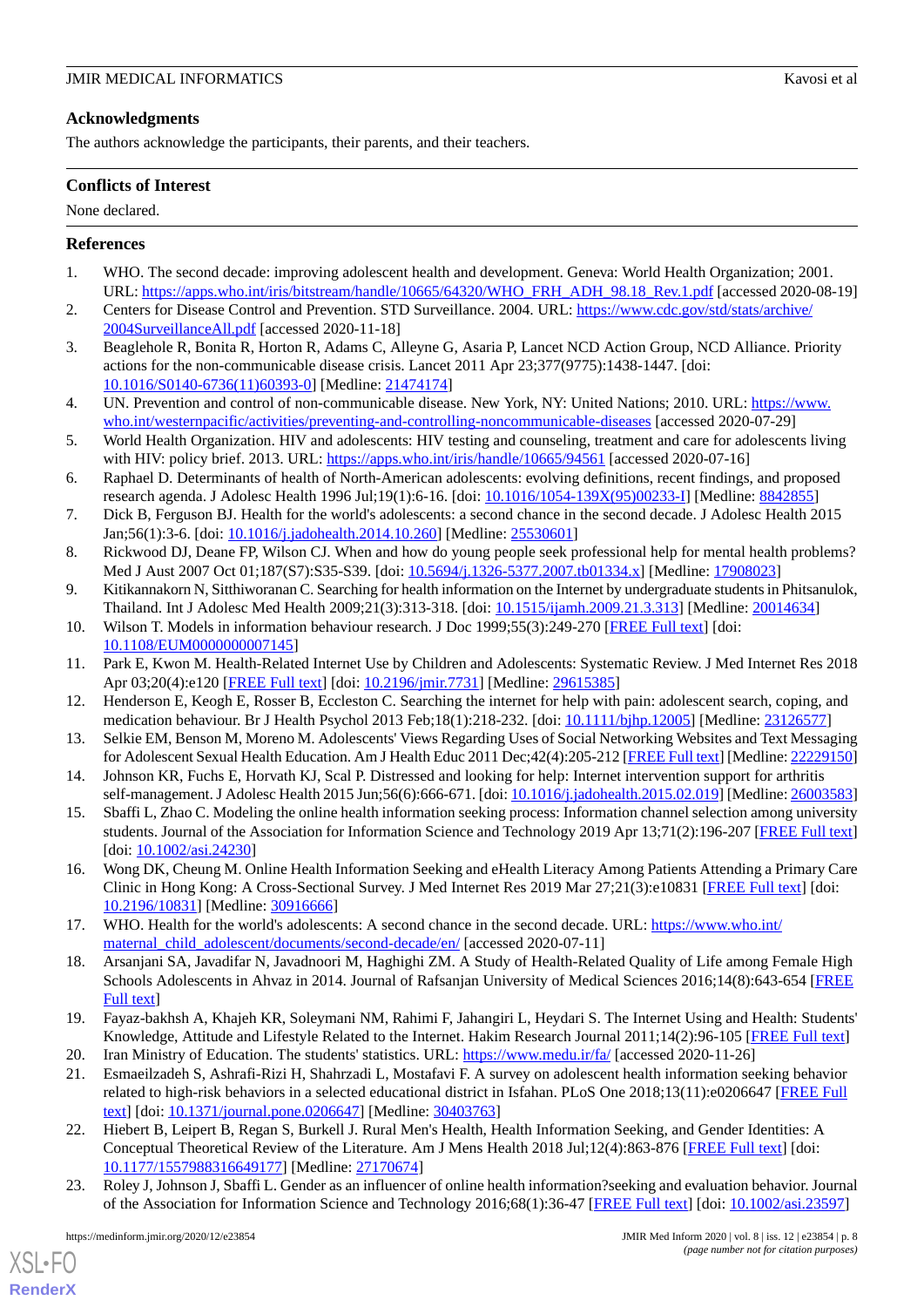- 24. Al Muomen N, Morris A, Maynard S. Modelling information seeking behaviour of graduate students at Kuwait University. Journal of Documentation 2012 Jul 20;68(4):430-459. [doi: [10.1108/00220411211239057](http://dx.doi.org/10.1108/00220411211239057)]
- <span id="page-8-22"></span>25. Ashkanani H, Asery R, Bokubar F, AlAli N, Mubarak S, Buabbas A, et al. Web-Based Health Information Seeking Among Students at Kuwait University: Cross-Sectional Survey Study. JMIR Form Res 2019 Oct 31;3(4):e14327 [\[FREE Full text](https://formative.jmir.org/2019/4/e14327/)] [doi: [10.2196/14327](http://dx.doi.org/10.2196/14327)] [Medline: [31473592\]](http://www.ncbi.nlm.nih.gov/entrez/query.fcgi?cmd=Retrieve&db=PubMed&list_uids=31473592&dopt=Abstract)
- <span id="page-8-1"></span><span id="page-8-0"></span>26. Wang J, Xiu G, Shahzad F. Exploring the Determinants of Online Health Information-Seeking Behavior Using a Meta-Analytic Approach. Sustainability 2019;11(17):4604 [\[FREE Full text\]](https://doi.org/10.3390/su11174604) [doi: [10.3390/su11174604](http://dx.doi.org/10.3390/su11174604)]
- <span id="page-8-2"></span>27. Montazeri A, Ghastasebi A, Vahdaninia MS. Validity and reliability of Persian version of standard SF-36 questionnaire. Payesh 2005;5(1):49-56 [[FREE Full text](http://payeshjournal.ir/article-1-756-fa.pdf)]
- <span id="page-8-3"></span>28. Osei Asibey B, Agyemang S, Boakye Dankwah A. The Internet Use for Health Information Seeking among Ghanaian University Students: A Cross-Sectional Study. Int J Telemed Appl 2017;2017:1756473 [[FREE Full text\]](https://doi.org/10.1155/2017/1756473) [doi: [10.1155/2017/1756473\]](http://dx.doi.org/10.1155/2017/1756473) [Medline: [29225620](http://www.ncbi.nlm.nih.gov/entrez/query.fcgi?cmd=Retrieve&db=PubMed&list_uids=29225620&dopt=Abstract)]
- <span id="page-8-4"></span>29. Gray NJ, Klein JD, Noyce PR, Sesselberg TS, Cantrill JA. The Internet: a window on adolescent health literacy. J Adolesc Health 2005 Sep;37(3):243. [doi: [10.1016/j.jadohealth.2004.08.023](http://dx.doi.org/10.1016/j.jadohealth.2004.08.023)] [Medline: [16109345](http://www.ncbi.nlm.nih.gov/entrez/query.fcgi?cmd=Retrieve&db=PubMed&list_uids=16109345&dopt=Abstract)]
- <span id="page-8-5"></span>30. Hausmann JS, Touloumtzis C, White MT, Colbert JA, Gooding HC. Adolescent and Young Adult Use of Social Media for Health and Its Implications. J Adolesc Health 2017 Jun;60(6):714-719 [[FREE Full text](http://europepmc.org/abstract/MED/28259620)] [doi: [10.1016/j.jadohealth.2016.12.025](http://dx.doi.org/10.1016/j.jadohealth.2016.12.025)] [Medline: [28259620](http://www.ncbi.nlm.nih.gov/entrez/query.fcgi?cmd=Retrieve&db=PubMed&list_uids=28259620&dopt=Abstract)]
- <span id="page-8-6"></span>31. Escoffery C, Miner KR, Adame DD, Butler S, McCormick L, Mendell E. Internet use for health information among college students. J Am Coll Health 2005 Jan;53(4):183-188. [doi: [10.3200/JACH.53.4.183-188\]](http://dx.doi.org/10.3200/JACH.53.4.183-188) [Medline: [15663067\]](http://www.ncbi.nlm.nih.gov/entrez/query.fcgi?cmd=Retrieve&db=PubMed&list_uids=15663067&dopt=Abstract)
- <span id="page-8-7"></span>32. Chuang C. Effect of health information seeking behavior on anxiety and loss among east Asian international students. A Dissertation presented to the Faculty of the Graduate School at the University of Missouri. URL: [https://www.](https://www.semanticscholar.org/paper/Effects-of-health-information-seeking-behaviors-on-Chuang/90229ecfea633da619ea92b8894cdf34d3db24bb) [semanticscholar.org/paper/Effects-of-health-information-seeking-behaviors-on-Chuang/](https://www.semanticscholar.org/paper/Effects-of-health-information-seeking-behaviors-on-Chuang/90229ecfea633da619ea92b8894cdf34d3db24bb) [90229ecfea633da619ea92b8894cdf34d3db24bb](https://www.semanticscholar.org/paper/Effects-of-health-information-seeking-behaviors-on-Chuang/90229ecfea633da619ea92b8894cdf34d3db24bb) [accessed 2020-07-28]
- <span id="page-8-9"></span><span id="page-8-8"></span>33. Sultan K, Joshua V, Misra U. Health information seeking behavior of college students in the sultanate of Oman. Khyber Med Univ J 2017;9(1):8-14 [\[FREE Full text\]](https://www.kmuj.kmu.edu.pk/article/view/16883)
- 34. Obasola OI, Agunbiade OM. Online Health Information Seeking Pattern Among Undergraduates in a Nigerian University. SAGE Open 2016 Mar 09;6(1):215824401663525-215824401663550. [doi: [10.1177/2158244016635255\]](http://dx.doi.org/10.1177/2158244016635255)
- <span id="page-8-11"></span><span id="page-8-10"></span>35. Ybarra ML, Emenyonu N, Nansera D, Kiwanuka J, Bangsberg DR. Health information seeking among Mbararan adolescents: results from the Uganda Media and You survey. Health Educ Res 2008 Apr;23(2):249-258. [doi: [10.1093/her/cym026](http://dx.doi.org/10.1093/her/cym026)] [Medline: [17639121](http://www.ncbi.nlm.nih.gov/entrez/query.fcgi?cmd=Retrieve&db=PubMed&list_uids=17639121&dopt=Abstract)]
- <span id="page-8-12"></span>36. Bigdeli Z, Hayati Z, Heidari G, Jowkar T. Place of internet in health information seeking behavior: Case of young internet users in Shiraz. Human information interaction 2017;3(1):68-78 [[FREE Full text](https://hii.khu.ac.ir/article-1-2568-en.html)]
- 37. Ranjbar Z, Darvizeh Z, Naraghizadeh A. The comparison of the rate and type of internet use regarding the psychological health and educational performance among the students of Tehran city. Psychological studies 2012;7(2):11-35 [[FREE Full](https://psychstudies.alzahra.ac.ir/article_1547_c0fc552952d34d077d890797cbf0e776.pdf) [text](https://psychstudies.alzahra.ac.ir/article_1547_c0fc552952d34d077d890797cbf0e776.pdf)] [doi: [10.22051/psy.2011.1547](http://dx.doi.org/10.22051/psy.2011.1547)]
- <span id="page-8-14"></span><span id="page-8-13"></span>38. Nainian M, Adabbdoust F, Khatibi S, Ghomian F. Internet use and its relationship with mental health and quality of life among secondary school students. Clinical psychology and personality 2017;14(2):103-113 [[FREE Full text](http://cpap.shahed.ac.ir/article-1-924-fa.html)] [doi: [10.22070/14.2.103\]](http://dx.doi.org/10.22070/14.2.103)
- <span id="page-8-15"></span>39. Dastani M, Mokhtarzadeh M, Nasirzadeh A, Delshad A. Health information seeking behavior among students of Gonabad University of Medical Sciences? Library Philosophy and Practice (e-journal) 2019 [[FREE Full text\]](https://digitalcommons.unl.edu/cgi/viewcontent.cgi?article=6032&context=libphilprac)
- <span id="page-8-17"></span><span id="page-8-16"></span>40. Zare A, Rahimi S, Soofi K. The study of the information seeking behavior of health literacy among students of Razi University of Kermanshah. Journal of Health Literacy 2017;2(2):63-72 [[FREE Full text](http://literacy.ihepsa.ir/article-1-83-en.html)]
- 41. Soleymani NM, Shams M, Charkazi A, Rahimi F, Fayaz-bakhsh A, Goudarzi F. Effects of Internet Use on Lifestyle of University Students in Gorgan, Iran. Health research journal 2013;8(5):834-843 [\[FREE Full text\]](https://www.sid.ir/En/Journal/ViewPaper.aspx?ID=348100)
- <span id="page-8-18"></span>42. Kalankesh LR, Mohammadian E, Ghalandari M, Delpasand A, Aghayari H. Health Information Seeking Behavior (HISB) among the University Students. Front Health Inform 2019 Jul 08;8(1):13. [doi: [10.30699/fhi.v8i1.189\]](http://dx.doi.org/10.30699/fhi.v8i1.189)
- <span id="page-8-20"></span><span id="page-8-19"></span>43. Esmaeilzadeh S, Ashrafi-Rizi H, Shahrzadi L, Mostafavi F. A survey on adolescent health information seeking behavior related to high-risk behaviors in a selected educational district in Isfahan. PLoS One 2018;13(11):e0206647 [\[FREE Full](https://dx.plos.org/10.1371/journal.pone.0206647) [text](https://dx.plos.org/10.1371/journal.pone.0206647)] [doi: [10.1371/journal.pone.0206647\]](http://dx.doi.org/10.1371/journal.pone.0206647) [Medline: [30403763](http://www.ncbi.nlm.nih.gov/entrez/query.fcgi?cmd=Retrieve&db=PubMed&list_uids=30403763&dopt=Abstract)]
- <span id="page-8-21"></span>44. Shubha H. Relationship between internet use and health orientation: a study among university students. J Commun Media Technol 2015;5:103-113 [[FREE Full text](https://www.ojcmt.net/download/relationship-between-internet-use-and-health-orientation-a-study-among-university-students-5693.pdf)]
- 45. Dankasa J. The Effects of Cultural, Geographical and Religious Factors on Information Seeking: A Contextual Study. International Journal of Information Science and Management 2017;15(1):127-147 [[FREE Full text](https://www.researchgate.net/publication/312630934_The_Effects_of_Cultural_Geographical_and_Religious_Factors_on_Information_Seeking_A_Contextual_Study/link/58874c814585150dde4f3255/download)]
- 46. Lee J, Cho H. Factors affecting information seeking and evaluation in a distributed learning environment. Journal of Educational Technology & Society 2011;14(2):213-223 [[FREE Full text\]](https://drive.google.com/file/d/11fYOmxh0vMJVKD0IgVp_ciQ9gTthgMM/view)
- 47. Chang S, Lee Y. Conceptualizing context and its relationship to the information behavior in dissertation research process. Journal of Library and Information Science 2001;26(2):4-18 [[FREE Full text](http://jlis.glis.ntnu.edu.tw/ojs../index.php/jlis/article/viewFile/369/369)]